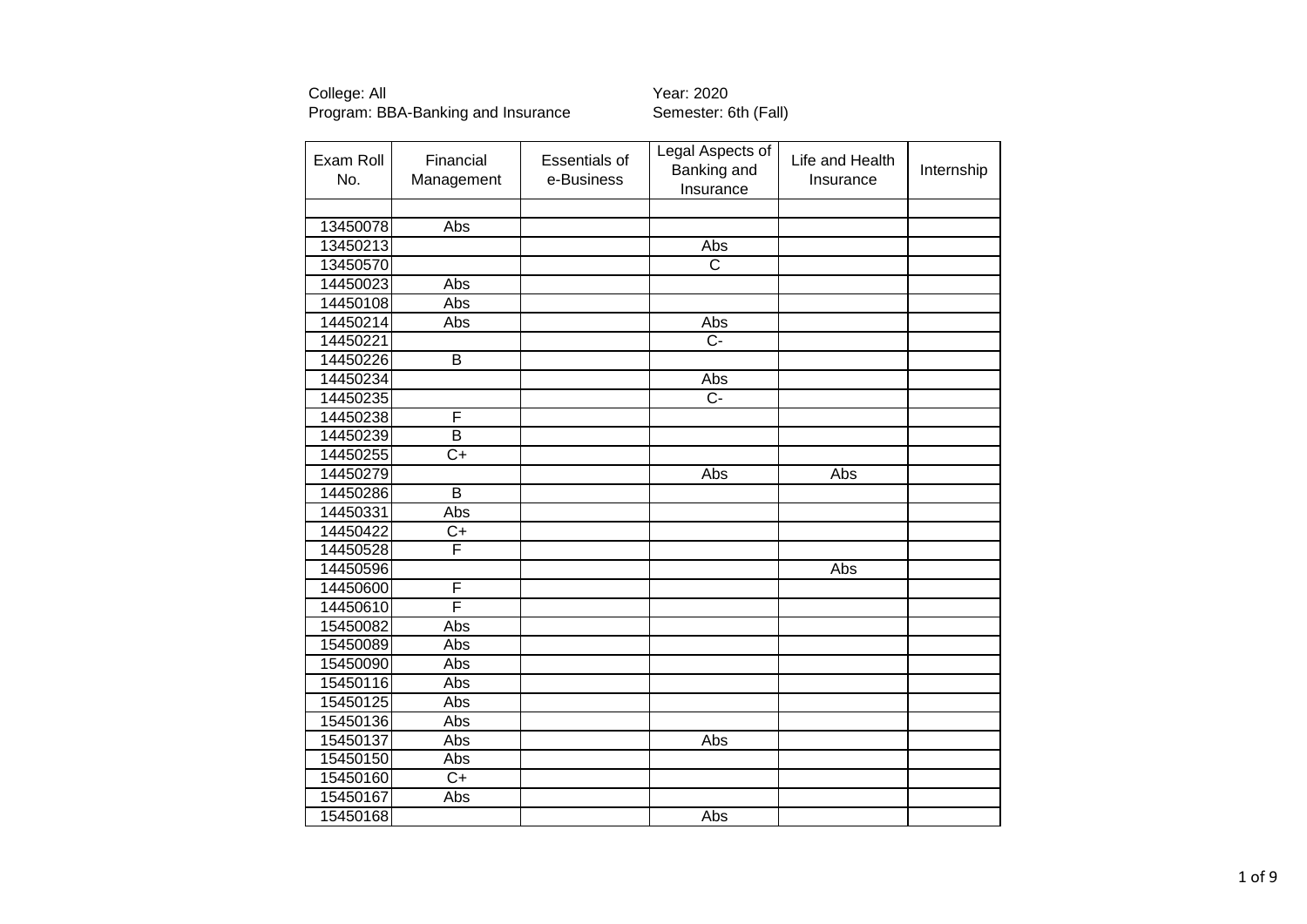College: All<br>Program: BBA-Banking and Insurance Semester: 6th (Fall) Program: BBA-Banking and Insurance

| Exam Roll<br>No. | Financial<br>Management | <b>Essentials of</b><br>e-Business | Legal Aspects of<br>Banking and<br>Insurance | Life and Health<br>Insurance | Internship |
|------------------|-------------------------|------------------------------------|----------------------------------------------|------------------------------|------------|
|                  |                         |                                    |                                              |                              |            |
| 15450171         | $\mathsf C$             |                                    |                                              |                              |            |
| 15450175         | $\overline{\mathsf{F}}$ |                                    |                                              |                              |            |
| 15450184         |                         | Abs                                |                                              | Abs                          |            |
| 15450262         | F                       |                                    |                                              |                              |            |
| 15450279         | F                       |                                    |                                              |                              |            |
| 15450286         | Abs                     |                                    |                                              |                              |            |
| 15450291         | F                       |                                    |                                              |                              |            |
| 15450306         |                         |                                    | Abs                                          | Abs                          |            |
| 15450329         | F                       |                                    |                                              |                              |            |
| 15450374         |                         | Abs                                | F                                            | Abs                          |            |
| 15450380         | Abs                     |                                    |                                              |                              |            |
| 15450383         | Abs                     |                                    |                                              |                              |            |
| 15450418         |                         |                                    | $\overline{C}$                               |                              |            |
| 15450422         |                         |                                    | Abs                                          |                              |            |
| 15450427         | Abs                     |                                    |                                              |                              |            |
| 15450429         |                         | B-                                 |                                              |                              |            |
| 15450431         |                         |                                    |                                              | Abs                          |            |
| 15450432         | B                       |                                    | $\overline{\text{c}}$                        |                              |            |
| 15450445         | F                       |                                    |                                              |                              |            |
| 15450452         | Abs                     |                                    |                                              |                              |            |
| 15450460         |                         | F                                  | F                                            |                              |            |
| 15450463         | $C+$                    |                                    |                                              |                              |            |
| 15450470         | $\overline{C+}$         |                                    |                                              |                              |            |
| 15450476         |                         | Abs                                | Abs                                          | Abs                          |            |
| 15450478         | $C+$                    |                                    |                                              |                              |            |
| 15450491         | Abs                     |                                    |                                              |                              |            |
| 15450495         |                         | F                                  |                                              | Abs                          |            |
| 15450499         | F                       |                                    |                                              |                              |            |
| 15450529         | NQ                      |                                    |                                              |                              |            |
| 15450532         | <b>B-</b>               |                                    |                                              |                              |            |
| 15450536         | B-                      |                                    |                                              |                              |            |
| 15450541         | F                       |                                    |                                              |                              |            |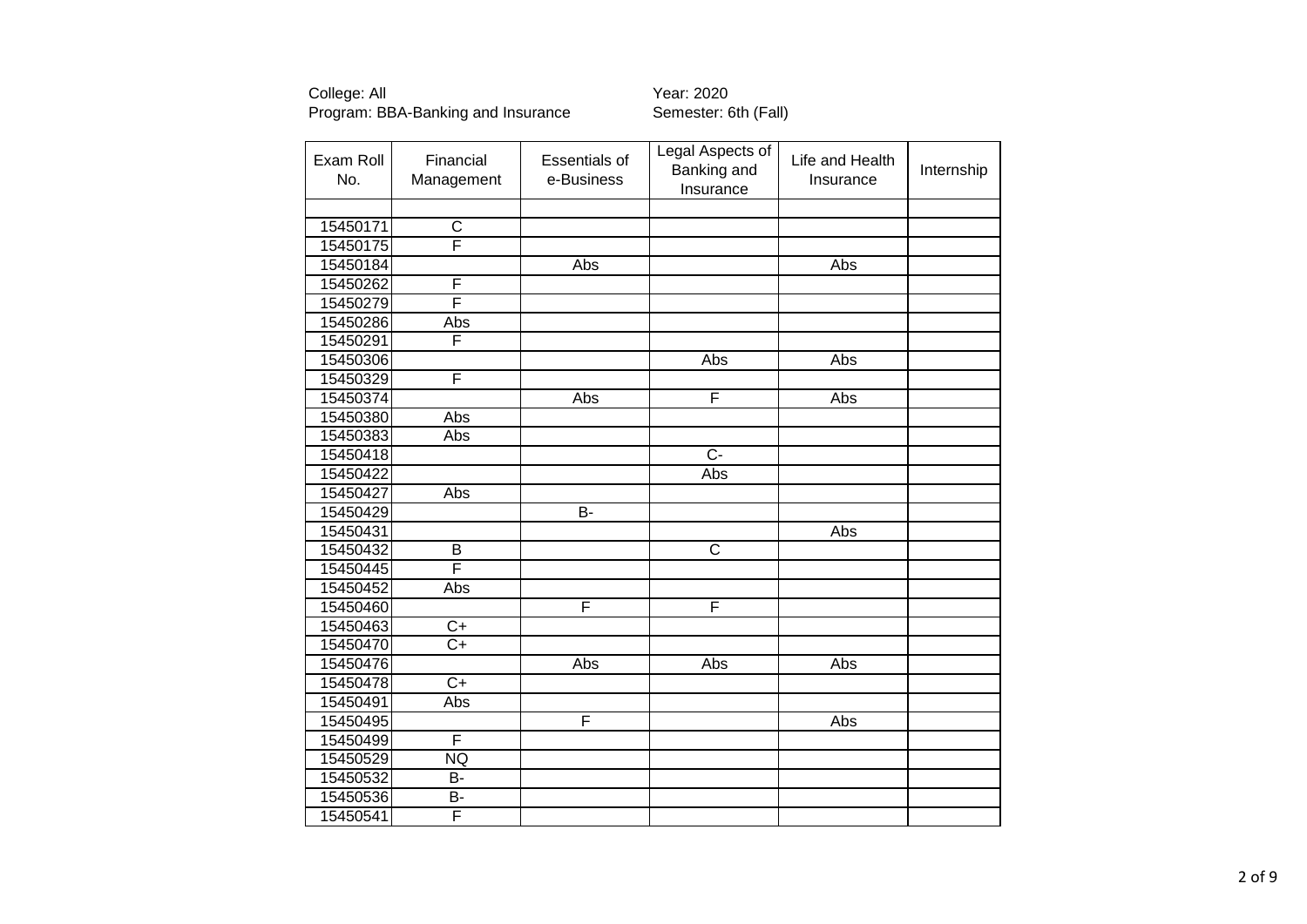| Exam Roll<br>No. | Financial<br>Management | Essentials of<br>e-Business | <b>Legal Aspects of</b><br>Banking and<br>Insurance | Life and Health<br>Insurance | Internship |
|------------------|-------------------------|-----------------------------|-----------------------------------------------------|------------------------------|------------|
|                  |                         |                             |                                                     |                              |            |
| 15450614         | $\overline{B}$          |                             |                                                     |                              |            |
| 16450006         | $\overline{C+}$         | $\overline{C}$ -            |                                                     |                              |            |
| 16450008         |                         |                             |                                                     | Abs                          |            |
| 16450018         |                         | Abs                         |                                                     | Abs                          |            |
| 16450038         | Abs                     |                             |                                                     |                              |            |
| 16450050         | Abs                     |                             |                                                     |                              |            |
| 16450055         | $\overline{\text{c}}$   |                             |                                                     |                              |            |
| 16450056         | $\overline{\text{c}}$   |                             |                                                     |                              |            |
| 16450064         | $\overline{\text{c}}$   |                             |                                                     |                              |            |
| 16450066         |                         |                             | Abs                                                 | Abs                          |            |
| 16450067         | F                       |                             | $\overline{C}$ -                                    | D+                           |            |
| 16450069         | $\overline{\text{c}}$   |                             |                                                     |                              |            |
| 16450077         | F                       |                             |                                                     |                              |            |
| 16450079         | Abs                     |                             |                                                     |                              |            |
| 16450083         | F                       |                             |                                                     |                              |            |
| 16450085         | <b>B-</b>               |                             |                                                     |                              |            |
| 16450086         |                         | $\overline{\mathsf{B}}$     | $\overline{D+}$                                     |                              |            |
| 16450136         | F                       |                             |                                                     |                              |            |
| 16450144         | Abs                     | Abs                         |                                                     |                              |            |
| 16450152         | F                       |                             | F                                                   |                              |            |
| 16450170         | $\overline{\text{c}}$   |                             |                                                     |                              |            |
| 16450176         |                         | Abs                         |                                                     |                              |            |
| 16450180         | F                       |                             |                                                     |                              |            |
| 16450182         | $\overline{\text{c}}$   |                             |                                                     |                              |            |
| 16450189         | Abs                     |                             |                                                     |                              |            |
| 16450192         | F                       |                             |                                                     |                              |            |
| 16450200         | F                       |                             |                                                     |                              |            |
| 16450204         | Abs                     |                             |                                                     |                              |            |
| 16450210         | Abs                     |                             |                                                     |                              |            |
| 16450212         | F                       |                             |                                                     |                              |            |
| 16450213         |                         |                             |                                                     | Abs                          |            |
| 16450215         | Abs                     |                             |                                                     |                              |            |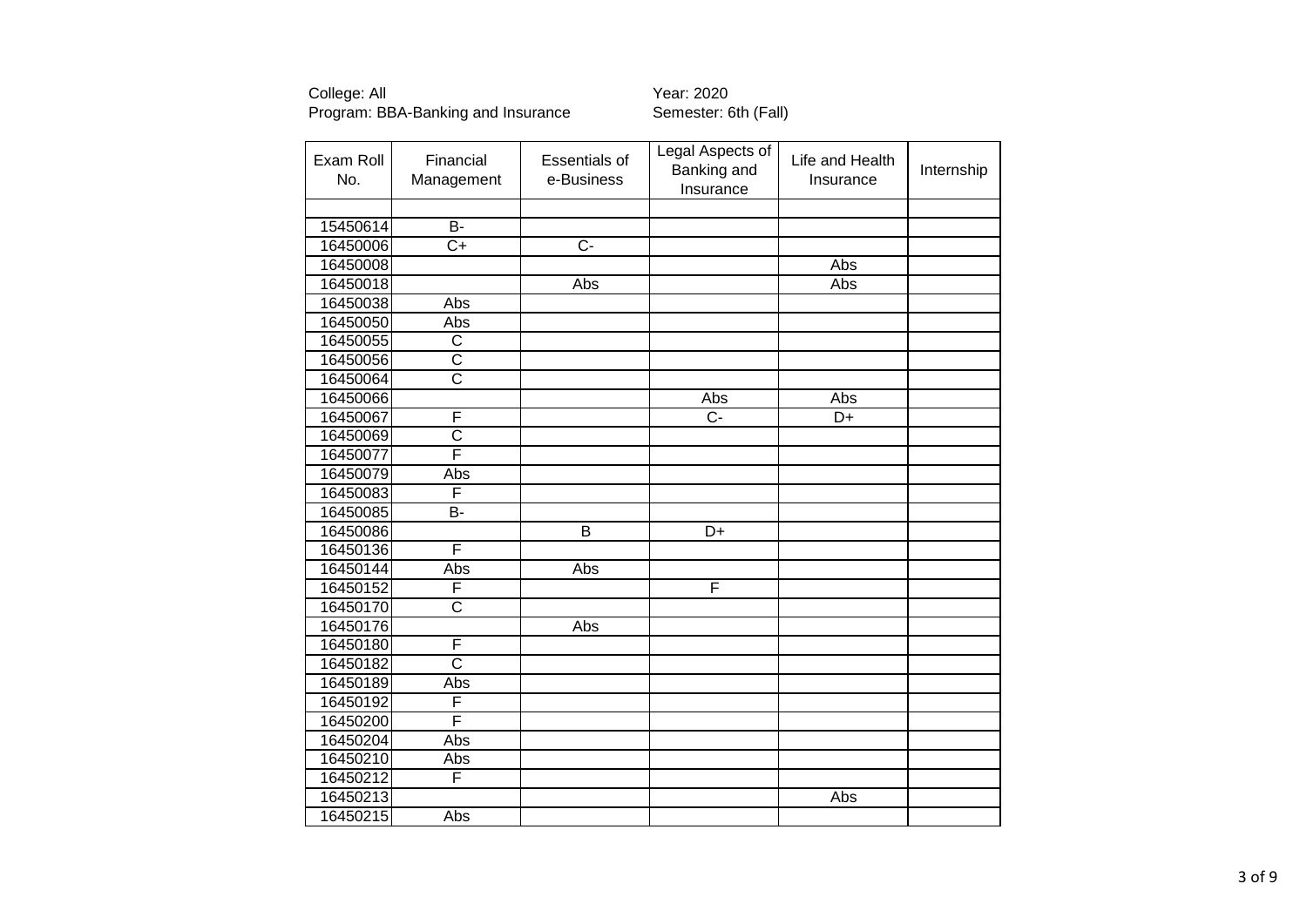| Exam Roll<br>No. | Financial<br>Management | <b>Essentials of</b><br>e-Business | <b>Legal Aspects of</b><br>Banking and<br>Insurance | Life and Health<br>Insurance | Internship |
|------------------|-------------------------|------------------------------------|-----------------------------------------------------|------------------------------|------------|
|                  |                         |                                    |                                                     |                              |            |
| 16450222         | F                       |                                    |                                                     |                              |            |
| 16450224         |                         | Abs                                |                                                     |                              |            |
| 16450233         | F                       |                                    |                                                     |                              |            |
| 16450246         | Abs                     |                                    |                                                     |                              |            |
| 16450266         | F                       |                                    |                                                     |                              |            |
| 16450270         |                         | $\overline{\mathsf{C}}$            |                                                     |                              |            |
| 16450275         | F                       |                                    |                                                     |                              |            |
| 16450284         | F                       |                                    |                                                     |                              |            |
| 16450296         | F                       | F                                  |                                                     |                              |            |
| 16450308         |                         | Abs                                |                                                     |                              |            |
| 16450316         | F                       |                                    |                                                     |                              |            |
| 16450317         | $\overline{\text{c}}$   |                                    |                                                     |                              |            |
| 16450331         | F                       |                                    |                                                     |                              |            |
| 16450337         |                         |                                    | F                                                   |                              |            |
| 16450341         |                         |                                    |                                                     | Abs                          |            |
| 16450343         | F                       |                                    |                                                     |                              |            |
| 16450380         | Abs                     |                                    |                                                     |                              |            |
| 16450386         | $\overline{B}$          |                                    | $\overline{\text{c}}$                               |                              |            |
| 16450391         | F                       |                                    |                                                     |                              |            |
| 16450396         | Abs                     | <b>Abs</b>                         |                                                     |                              |            |
| 16450402         | Abs                     |                                    |                                                     |                              |            |
| 16450405         | Abs                     |                                    |                                                     |                              |            |
| 16450418         | $\overline{\text{c}}$   |                                    |                                                     |                              |            |
| 16450427         | $\overline{\mathsf{F}}$ |                                    | Abs                                                 |                              |            |
| 16450430         | Abs                     |                                    |                                                     |                              |            |
| 16450434         |                         | Abs                                | Abs                                                 |                              |            |
| 16450440         |                         | Abs                                |                                                     |                              |            |
| 16450444         | Abs                     | Abs                                |                                                     |                              |            |
| 16450450         | F                       |                                    |                                                     |                              |            |
| 16450451         |                         | Abs                                | Abs                                                 |                              |            |
| 16450456         | F                       |                                    |                                                     |                              |            |
| 16450458         | F                       |                                    |                                                     |                              |            |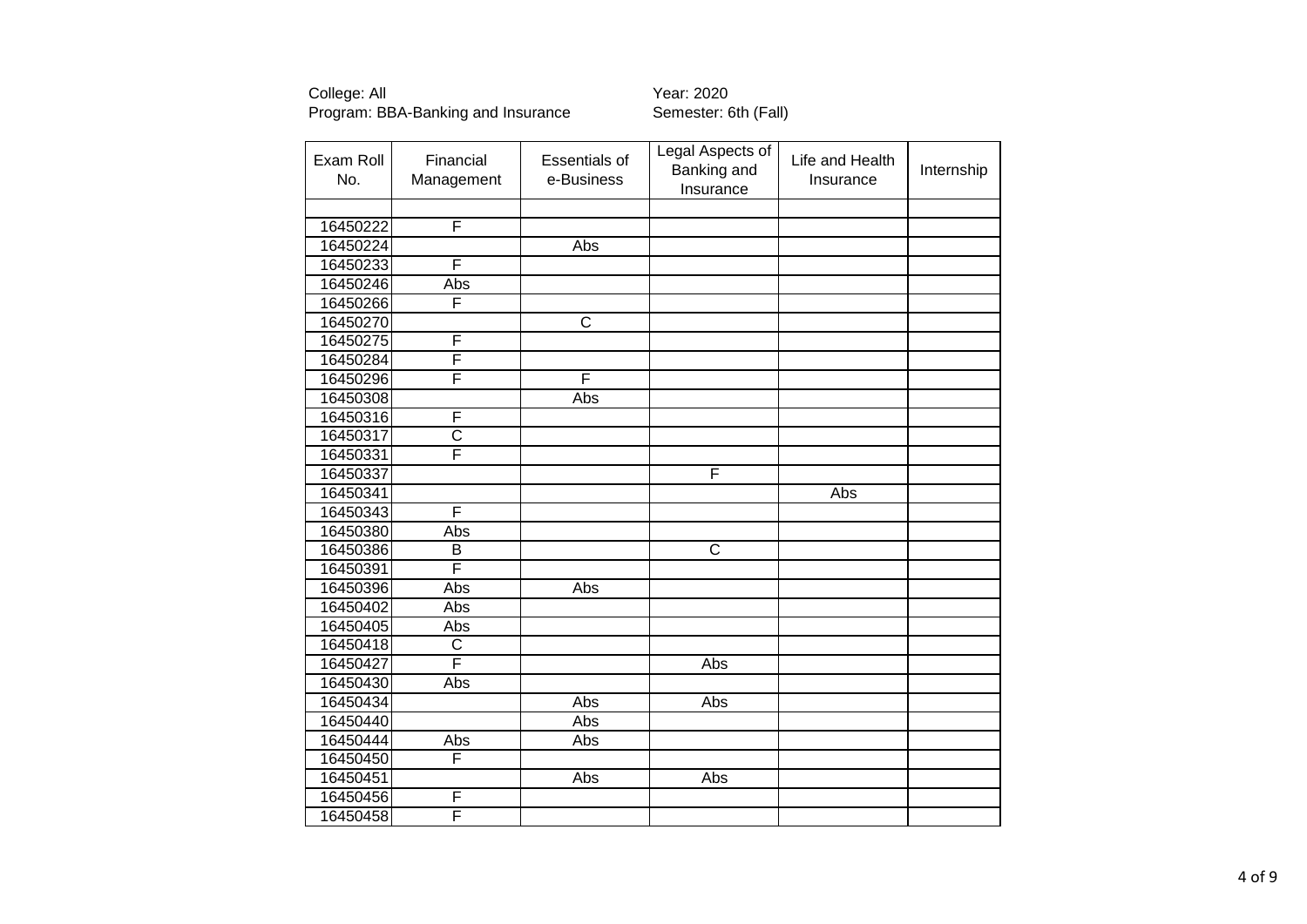College: All<br>Program: BBA-Banking and Insurance **The Semester: 6th (Fall)** Program: BBA-Banking and Insurance

| Exam Roll<br>No. | Financial<br>Management | Essentials of<br>e-Business | Legal Aspects of<br>Banking and<br>Insurance | Life and Health<br>Insurance | Internship |
|------------------|-------------------------|-----------------------------|----------------------------------------------|------------------------------|------------|
|                  |                         |                             |                                              |                              |            |
| 16450487         |                         |                             | F                                            |                              |            |
| 17450007         | $B+$                    |                             |                                              |                              |            |
| 17450010         |                         |                             | $\overline{C}$                               |                              |            |
| 17450013         |                         |                             | Abs                                          | Abs                          |            |
| 17450014         | B-                      |                             |                                              |                              |            |
| 17450015         | A                       |                             |                                              |                              |            |
| 17450028         | $\overline{\mathsf{A}}$ |                             |                                              |                              |            |
| 17450031         | $\overline{B+}$         |                             |                                              |                              |            |
| 17450036         | A                       |                             |                                              |                              |            |
| 17450038         | A                       |                             |                                              |                              |            |
| 17450049         | B-                      |                             |                                              |                              |            |
| 17450050         | B                       |                             |                                              |                              |            |
| 17450053         | $\overline{A}$          |                             |                                              |                              |            |
| 17450058         |                         |                             | Ċ-                                           |                              |            |
| 17450059         |                         |                             | $\overline{C}$ -                             |                              |            |
| 17450062         | A                       |                             |                                              |                              |            |
| 17450070         | F                       |                             |                                              |                              |            |
| 17450072         | F                       |                             |                                              |                              |            |
| 17450076         | B-                      |                             |                                              |                              |            |
| 17450078         | F                       |                             |                                              |                              |            |
| 17450080         | F                       |                             |                                              |                              |            |
| 17450083         | F                       |                             |                                              |                              |            |
| 17450087         | $\overline{B}$          |                             |                                              |                              |            |
| 17450091         | $\overline{B}$          |                             |                                              |                              |            |
| 17450093         | A-                      |                             |                                              |                              |            |
| 17450094         | $A -$                   |                             |                                              |                              |            |
| 17450101         | B-                      |                             |                                              |                              |            |
| 17450103         | B-                      |                             |                                              |                              |            |
| 17450104         | F                       |                             |                                              |                              |            |
| 17450111         | F                       |                             |                                              |                              |            |
| 17450112         | F                       |                             |                                              |                              |            |
| 17450114         | F                       |                             |                                              |                              |            |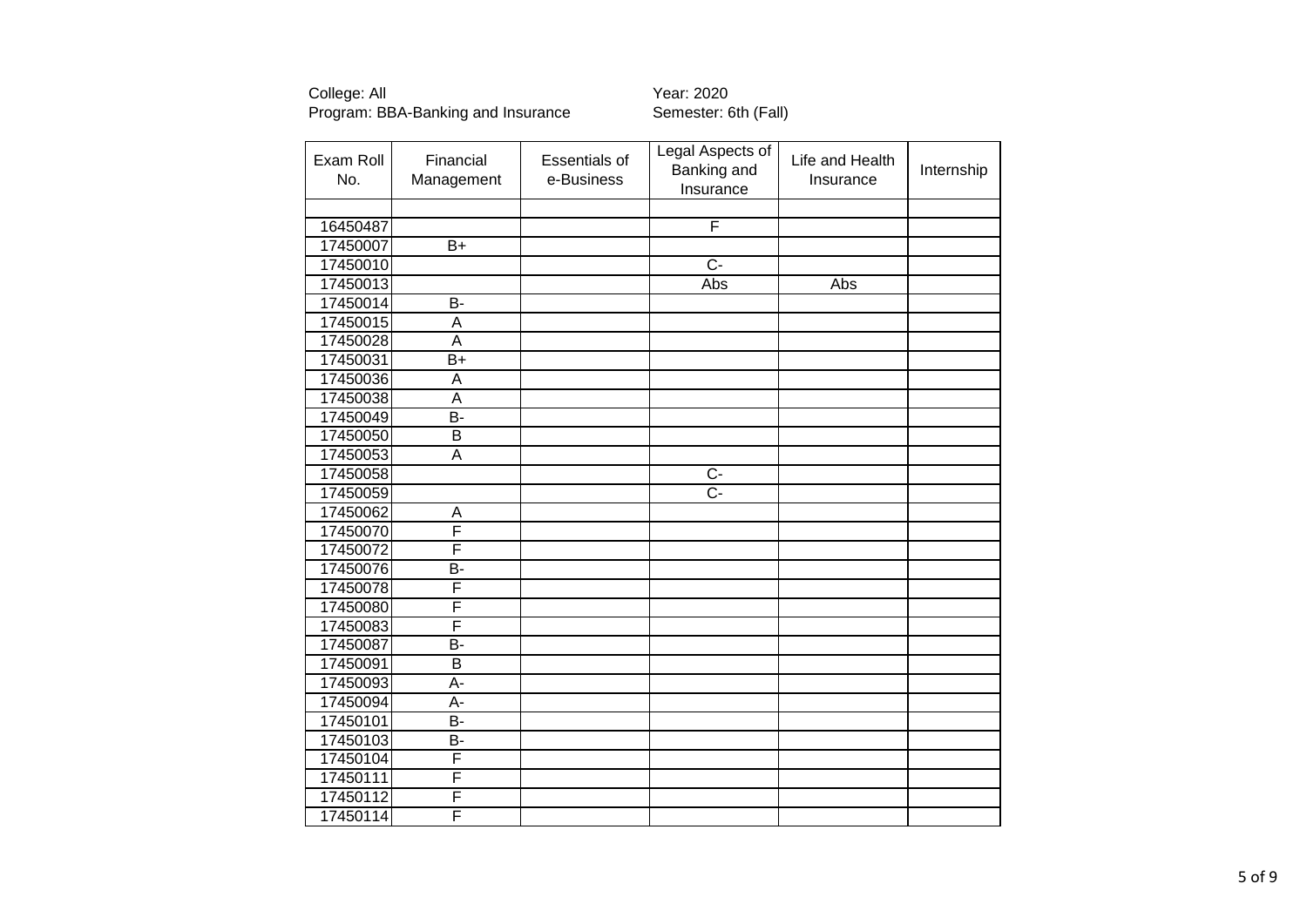College: All<br>Program: BBA-Banking and Insurance **The Semester: 6th (Fall)** Program: BBA-Banking and Insurance

| Exam Roll<br>No. | Financial<br>Management | Essentials of<br>e-Business | Legal Aspects of<br>Banking and<br>Insurance | Life and Health<br>Insurance | Internship |
|------------------|-------------------------|-----------------------------|----------------------------------------------|------------------------------|------------|
|                  |                         |                             |                                              |                              |            |
| 17450116         |                         |                             | F                                            |                              |            |
| 17450123         | F                       |                             |                                              |                              |            |
| 17450131         | F                       |                             |                                              |                              |            |
| 17450137         | <b>B-</b>               |                             |                                              |                              |            |
| 17450138         | B                       |                             |                                              |                              |            |
| 17450141         | F                       |                             |                                              |                              |            |
| 17450142         | F                       |                             |                                              |                              |            |
| 17450147         | Withheld                |                             |                                              |                              |            |
| 17450164         | F                       |                             |                                              |                              |            |
| 17450169         | F                       |                             |                                              |                              |            |
| 17450171         | F                       |                             |                                              |                              |            |
| 17450175         | Abs                     |                             |                                              |                              |            |
| 17450177         | F                       |                             |                                              |                              |            |
| 17450180         | $\overline{\text{c}}$   |                             |                                              |                              |            |
| 17450186         | F                       |                             |                                              |                              |            |
| 17450191         | Abs                     |                             |                                              |                              |            |
| 17450197         | A                       |                             |                                              |                              |            |
| 17450202         | <b>B-</b>               |                             |                                              |                              |            |
| 17450203         |                         |                             | C                                            |                              |            |
| 17450205         | Abs                     |                             |                                              |                              |            |
| 17450206         | Abs                     |                             |                                              |                              |            |
| 17450209         | $\overline{A}$ -        |                             |                                              |                              |            |
| 17450212         | Abs                     |                             |                                              |                              |            |
| 17450216         | F                       |                             |                                              |                              |            |
| 17450219         | Abs                     |                             | C                                            |                              |            |
| 17450220         |                         |                             | $\overline{\text{c}}$                        |                              |            |
| 17450221         |                         |                             | $C+$                                         |                              |            |
| 17450225         | A-                      |                             |                                              |                              |            |
| 17450226         | $\overline{B}$          |                             |                                              |                              |            |
| 17450233         | A                       |                             |                                              |                              |            |
| 17450236         | A-                      |                             |                                              |                              |            |
| 17450237         |                         |                             | $\overline{D}$                               |                              |            |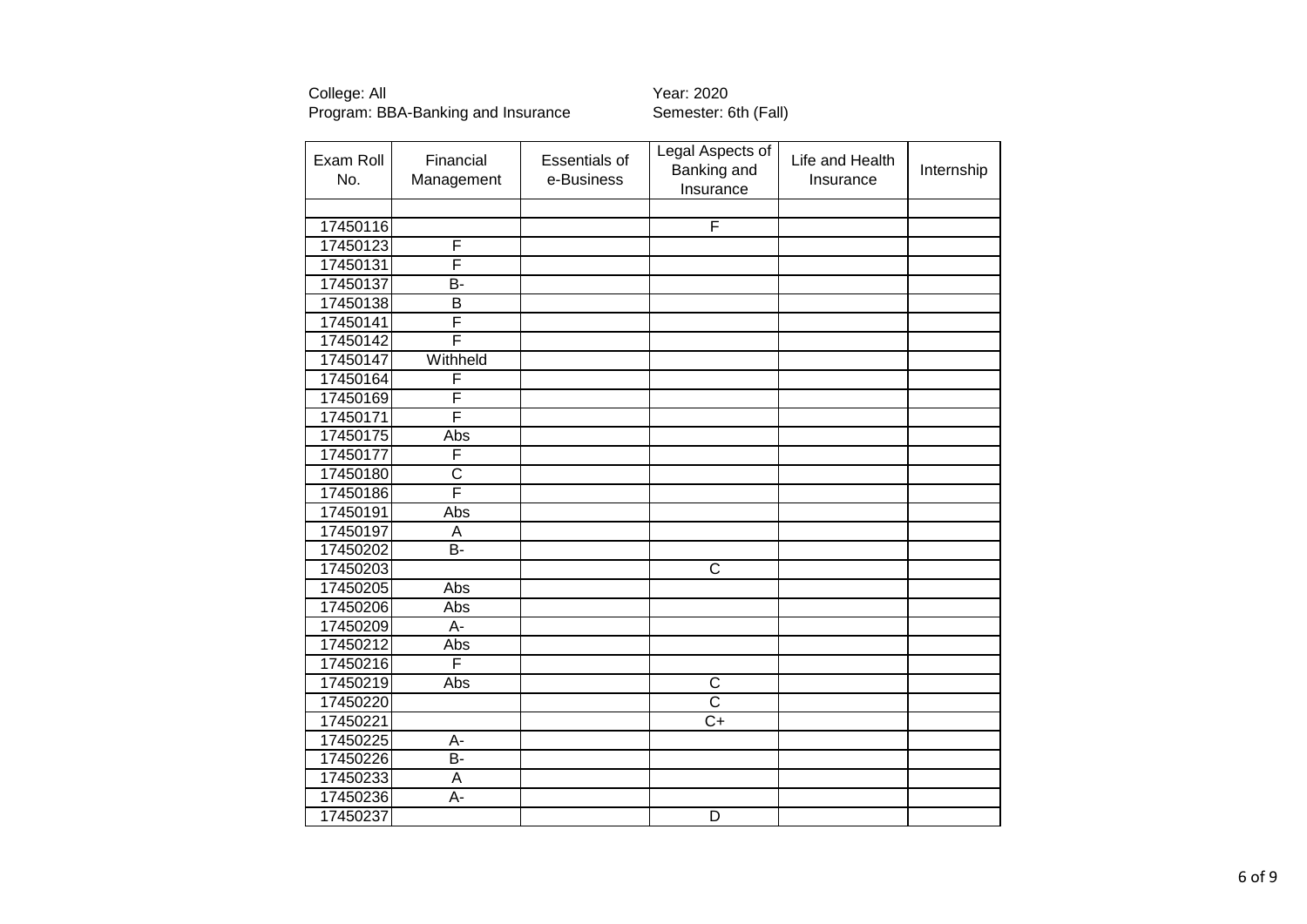| Exam Roll<br>No. | Financial<br>Management | <b>Essentials of</b><br>e-Business | <b>Legal Aspects of</b><br>Banking and<br>Insurance | Life and Health<br>Insurance | Internship |
|------------------|-------------------------|------------------------------------|-----------------------------------------------------|------------------------------|------------|
|                  |                         |                                    |                                                     |                              |            |
| 17450238         | F                       |                                    | Abs                                                 |                              |            |
| 17450242         | Abs                     |                                    |                                                     |                              |            |
| 17450244         | F                       |                                    |                                                     |                              |            |
| 17450245         | Abs                     |                                    |                                                     |                              |            |
| 17450246         | A                       |                                    |                                                     |                              |            |
| 17450248         | $\overline{C+}$         |                                    |                                                     |                              |            |
| 17450249         |                         | $C+$                               |                                                     |                              |            |
| 17450250         |                         | $\overline{\text{c}}$              |                                                     |                              |            |
| 17450255         |                         |                                    |                                                     |                              | <b>B-</b>  |
| 17450260         |                         |                                    |                                                     | Abs                          |            |
| 17450261         | F                       |                                    |                                                     |                              |            |
| 17450264         |                         |                                    | F                                                   |                              |            |
| 17450272         | Abs                     |                                    |                                                     |                              |            |
| 17450274         |                         | A                                  |                                                     | $\overline{\text{c}}$        |            |
| 17450277         | $\overline{A}$          |                                    |                                                     |                              |            |
| 17450278         | Abs                     |                                    |                                                     |                              |            |
| 17450288         |                         |                                    |                                                     | $\overline{\mathsf{B}}$      |            |
| 17450289         | $\overline{C}$          |                                    |                                                     |                              |            |
| 17450290         | Abs                     |                                    | F                                                   |                              |            |
| 17450295         | Abs                     |                                    |                                                     |                              |            |
| 17450323         | $C+$                    |                                    |                                                     |                              |            |
| 17450325         | $\overline{\mathsf{F}}$ |                                    |                                                     |                              |            |
| 17450327         | $\overline{C+}$         |                                    |                                                     |                              |            |
| 17450329         | F                       |                                    |                                                     | F                            |            |
| 17450335         | A                       |                                    |                                                     |                              |            |
| 17450338         | $\overline{\text{c}}$   |                                    |                                                     |                              |            |
| 17450339         | $\overline{\text{c}}$   |                                    |                                                     |                              |            |
| 17450346         | $\overline{\text{c}}$   |                                    |                                                     |                              |            |
| 17450348         | Abs                     |                                    |                                                     |                              |            |
| 17450350         | F                       |                                    |                                                     |                              |            |
| 17450353         | A                       |                                    |                                                     |                              |            |
| 17450356         | Abs                     |                                    |                                                     |                              |            |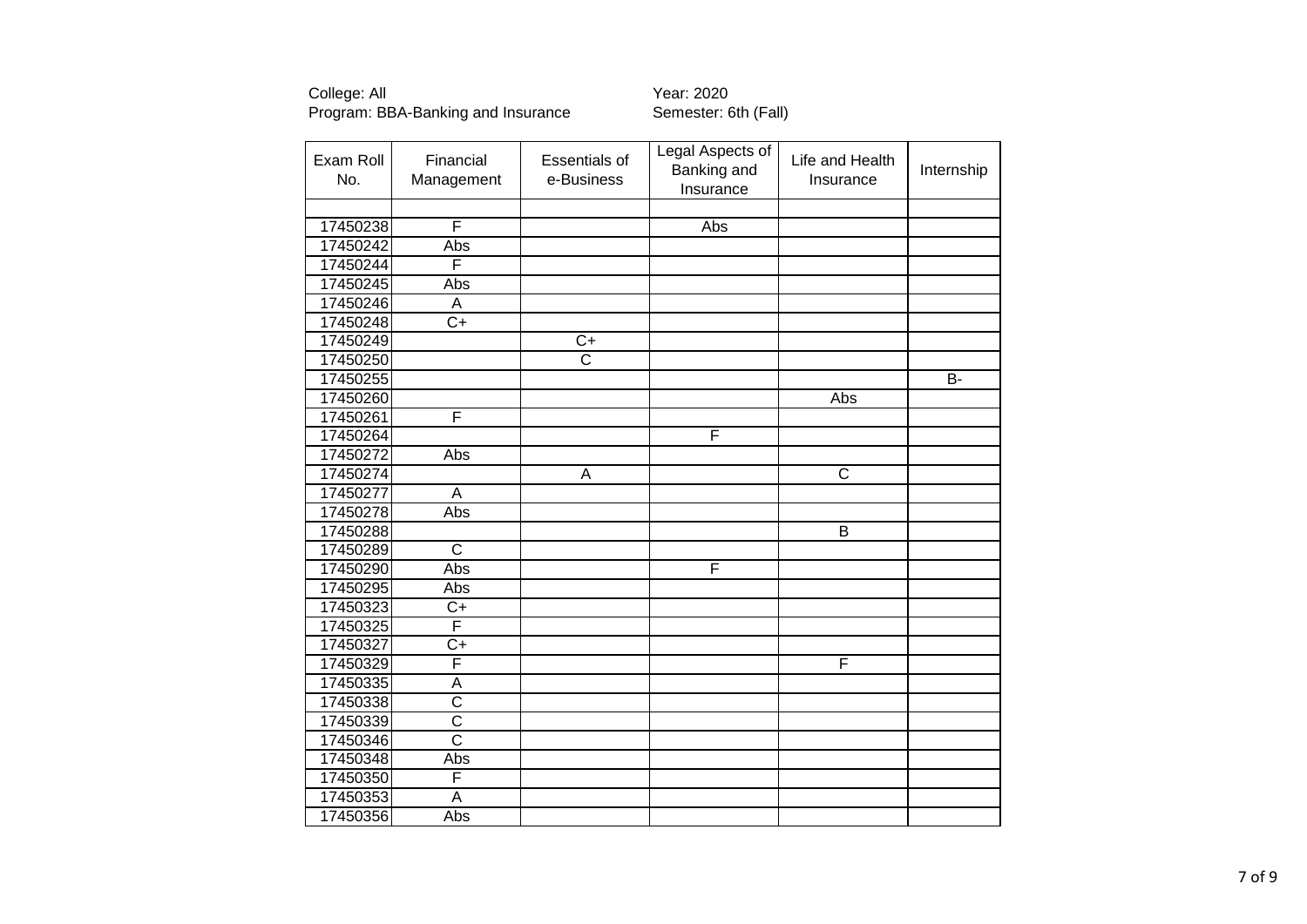| Exam Roll<br>No. | Financial<br>Management | <b>Essentials of</b><br>e-Business | <b>Legal Aspects of</b><br>Banking and<br>Insurance | Life and Health<br>Insurance | Internship |
|------------------|-------------------------|------------------------------------|-----------------------------------------------------|------------------------------|------------|
|                  |                         |                                    |                                                     |                              |            |
| 17450359         | F                       |                                    |                                                     | $\overline{D}$ +             |            |
| 17450367         | F                       |                                    |                                                     |                              |            |
| 17450370         | F                       |                                    |                                                     |                              |            |
| 17450382         |                         | F                                  |                                                     |                              |            |
| 17450385         |                         | Abs                                |                                                     | Abs                          |            |
| 17450389         | $\overline{\text{c}}$   |                                    |                                                     |                              |            |
| 17450391         |                         |                                    | $\mathsf C$                                         |                              |            |
| 17450396         |                         |                                    | Ē                                                   |                              |            |
| 17450402         | $\mathsf C$             |                                    |                                                     |                              |            |
| 17450409         | $\overline{C}$ -        |                                    |                                                     |                              |            |
| 17450411         | Abs                     |                                    | F                                                   |                              |            |
| 17450416         | F                       |                                    |                                                     |                              |            |
| 17450420         | F                       |                                    |                                                     |                              |            |
| 17450426         | F                       |                                    |                                                     |                              |            |
| 17450431         | F                       |                                    |                                                     |                              |            |
| 17450432         | F                       |                                    |                                                     |                              |            |
| 17450439         | $\overline{\text{c}}$   |                                    |                                                     |                              |            |
| 17450442         | <b>B-</b>               |                                    |                                                     |                              |            |
| 17450444         | F                       |                                    |                                                     |                              |            |
| 17450450         | B-                      |                                    |                                                     |                              |            |
| 17450452         | B                       |                                    |                                                     |                              |            |
| 17450453         | F                       |                                    |                                                     |                              |            |
| 17450456         | $\overline{A}$ -        |                                    |                                                     |                              |            |
| 17450458         | $\overline{B+}$         |                                    |                                                     |                              |            |
| 17450459         | $\overline{B}$          |                                    |                                                     |                              |            |
| 17450460         | $\overline{A}$          |                                    |                                                     |                              |            |
| 17450468         | B-                      |                                    |                                                     |                              |            |
| 17450476         | F                       |                                    |                                                     |                              |            |
| 17450481         | F                       | $\overline{B}$                     |                                                     |                              |            |
| 17450482         | B-                      |                                    |                                                     |                              |            |
| 17450489         | $\overline{\text{c}}$   |                                    |                                                     | $C -$                        |            |
| 17450495         |                         |                                    |                                                     | $\overline{\text{c}}$        |            |